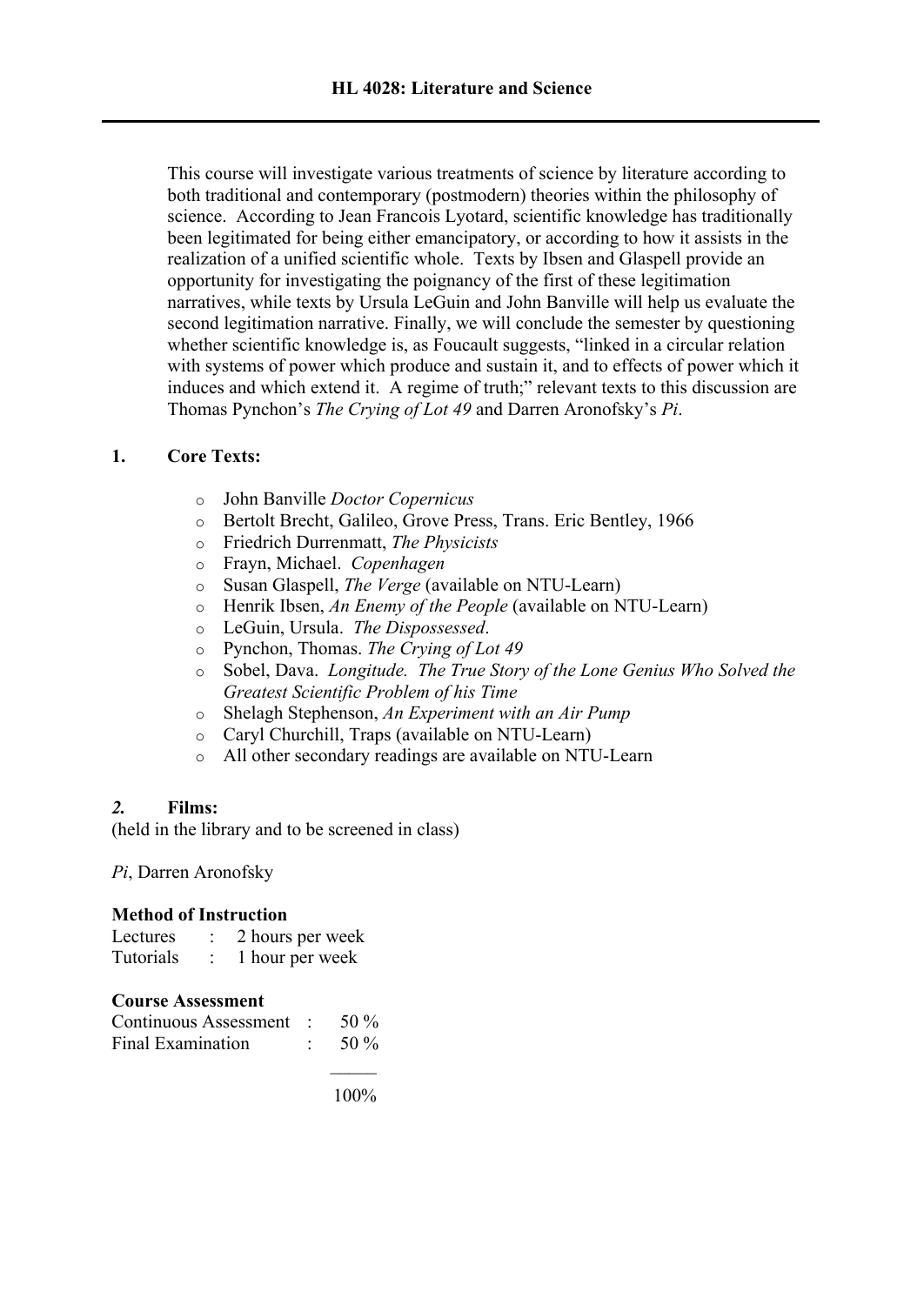**Proposal for the short Essay:** This 400 word proposal will make the case that the subject you are interested in is worthy of an essay. Those failing to turn this assignment in on time will lose a letter grade off their final essay.

**Final Essay:** This 2200 word essay (lower limit) must defend an original thesis about one of the works read in class – and do so by reflecting on secondary material about the play and/or the author of the play. You must use at least 3 secondary sources.

**B. The Final Examination** will consist of two essays worth equal points.

**\*\*Warning\*\* Plagiarism will not be tolerated and will result in automatic failure of the course.**

| Lecturer         | <b>Office Room No.</b> | DID | <b>E-mail Address</b>       |
|------------------|------------------------|-----|-----------------------------|
| Daniel Jernigan* |                        |     | $d$ jernigan $@$ ntu.edu.sg |

\* Course Co-ordinator

#### **Proposed Lecture Schedule**

| Week No. | <b>Topics</b>                     | <b>Readings</b>            |
|----------|-----------------------------------|----------------------------|
| Week 1   | <b>Course Introduction</b>        |                            |
|          |                                   |                            |
|          |                                   |                            |
| Week 2   | <b>Science as Progress</b>        | Henrik Ibsen, An Enemy of  |
|          |                                   | the People; Leo Marx,      |
|          |                                   | "Does Improved             |
|          |                                   | <b>Technology Mean</b>     |
|          |                                   | Progress"                  |
| Week 3   | <b>Science and the Humanities</b> | Susan Glaspell, The Verge; |
|          |                                   | C. P. Snow, "The Two       |
|          |                                   | Cultures"                  |
| Week 4   | <b>Scientific Method</b>          | LeGuin, Ursula. The        |
|          |                                   | Dispossessed; Popper,      |
|          |                                   | "Conjectural Knowledge"    |
|          |                                   |                            |
| Week 5   | <b>Science and Religion</b>       | Bertolt Brecht, Galileo    |
| Week 6   | <b>Science and Historiography</b> | Sobel,                     |
|          |                                   | Dava. Longitude. The       |
|          |                                   | True Story of the Lone     |
|          |                                   | Genius Who Solved the      |
|          |                                   | Greatest Scientific        |
|          |                                   | Problem of his Time        |
|          |                                   | Thomas Kuhn, "The          |

**A.**